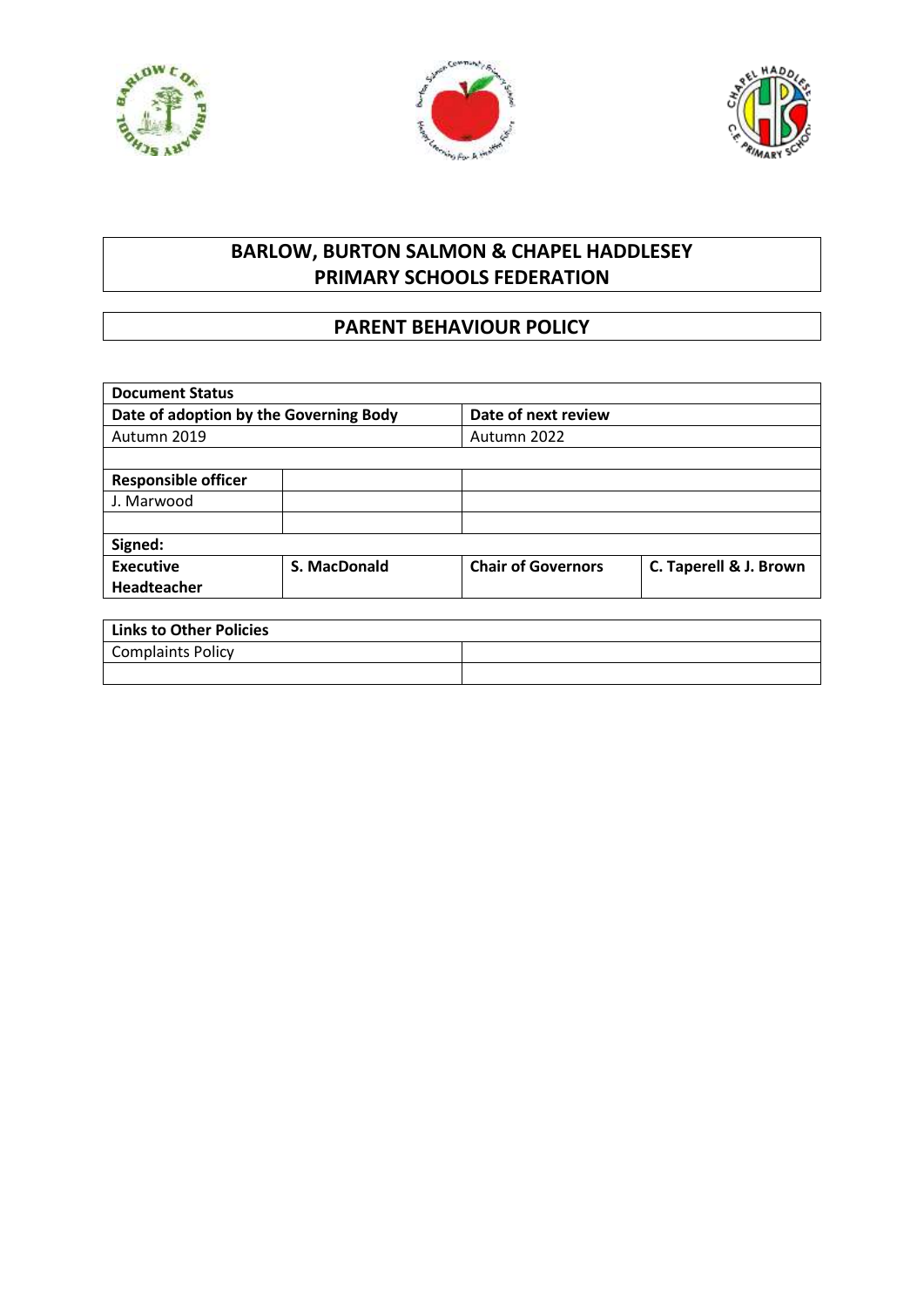We, the Governing Body and Headteacher, and all staff, strongly believe that our schools should be a welcoming and safe place for our children, staff, parents and visitors alike and that our parents share that belief. We have legal responsibilities for the safeguarding and wellbeing of children and staff, and a duty of care to all users of our school.

All adults who enter our school sites at any time set examples of behaviour and conduct which influence children and young people. We believe that they should therefore demonstrate high standards of conduct in order to encourage our pupils to do the same. Parents and carers must show respect to all other parents and carers, children and staff.

Adults who do not behave in an acceptable manner may be asked to leave the site(s) and the Headteacher has the right to further restrict their access.

The school reserves the right to take any necessary action to ensure that members of the school community are not subjected to abuse.

## **Behaviour which is regarded as unacceptable includes:**

- Shouting, either in person or over the telephone
- Inappropriate posting on social networking sites deemed as bullying
- Speaking in an aggressive/threatening tone
- Physically intimidating e.g., standing very close
- The use of aggressive hand gestures/exaggerated movements
- Physical threats
- Name calling
- Shaking or holding a fist towards another person
- **•** Swearing
- Pushing
- Hitting, kicking, slapping or punching
- Spitting
- Racist or sexist comments
- Bringing dogs, with the exception of Assistance Dogs, on to the school site without the explicit permission of the Headteacher

This is not an exhaustive list but seeks to provide illustrations of such behaviour.

Unacceptable behaviour may result in the police being informed.

Parents or carers who have issues concerning school must bring them to the attention of a member of staff. Parents or carers must not try to resolve any issues themselves by direct action on site. If issues cannot be successfully resolved by speaking to a staff member, the correct course of action for parents and carers is to use our Complaints Procedure as appropriate.

School premises are private property and parents/carers have been granted permission from the school to be on school premises. However, in the case of abuse to pupils, staff or other parents, school may restrict the access of parents/carers to the school site.

It is also an offence under section 547 of the Education Act 1997 for any person (including a parent/carer) to cause a nuisance or disturbance on school premises. The police may be called to assist in removing the person concerned.